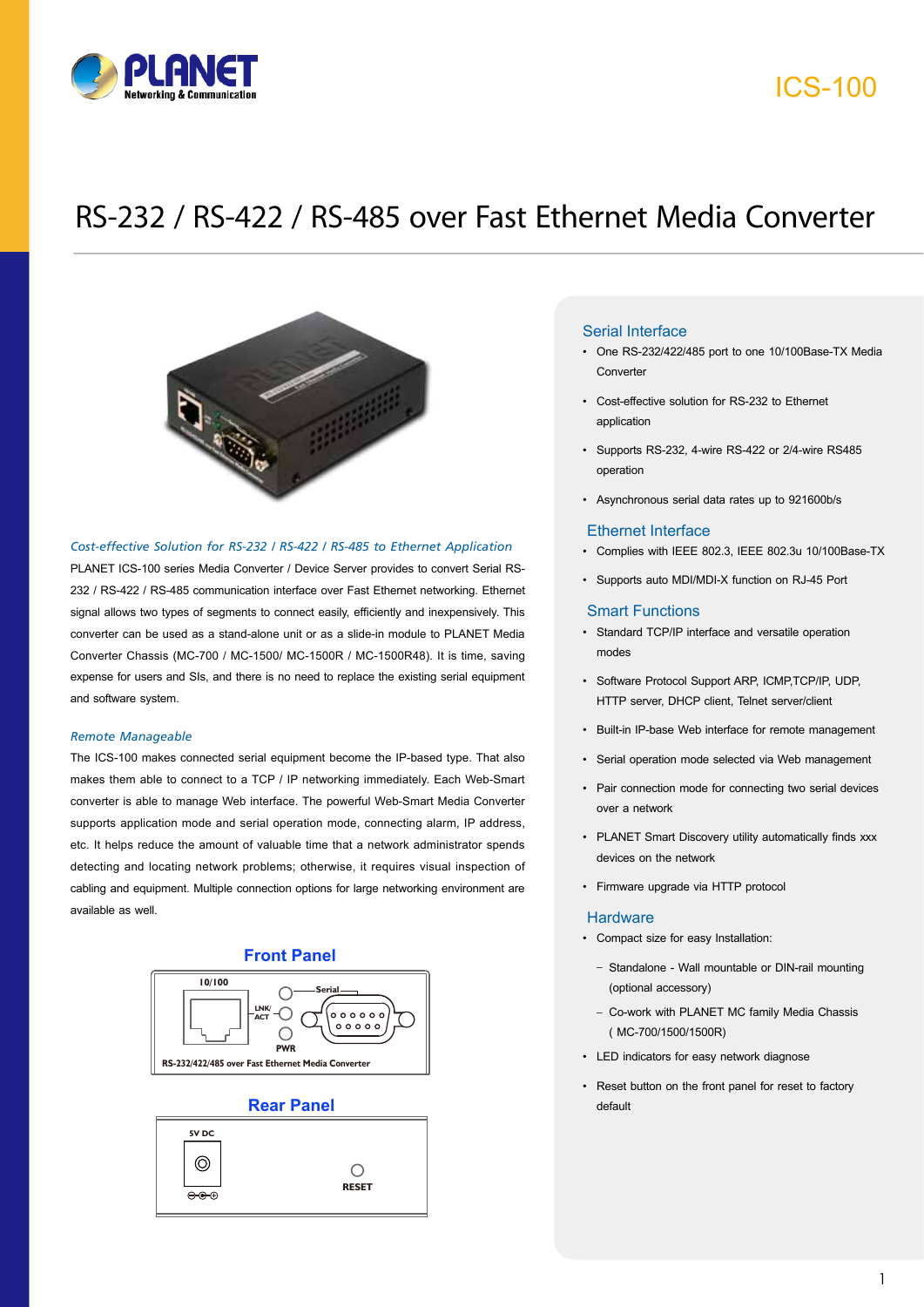

# Applications

### *Access Control System – Traditional Installation*

Most of the enterprises and governments use access control plate and Mifare or RFID to authorize entrance identity. With the traditional deployment, access control machine uses RS-232 or RS-485 serial interface and cables connecting to login server. With connection to ICS-10x serial over Fast Ethernet Converter, the access control machine is able to extend over longer distances via Ethernet. Or the ICS-10x can be linked to an XDSL router to get the internet access capability; the access control can be set and monitored over the Internet.



#### *Process Control*

To monitor, configure and manage the Robot conveyer including other machines in manufacturing, PLC (Programmable Logical Control) is required. The PLC is used to drive the above the manufacturing process. The ICS-10x can be set to TCP Server mode and connect the PLC. The administrator can configure and set command settings through Fast Ethernet intranet to control the PLC, the administrator and workstation. There is no need for the adminstrators to be always by the side of the I/O machine.



#### *RTU Data Collect – UDP Mode*

Connect with RTU (Remote Terminal Unit) to collect and monitor the data of waves, signal and power utilization. The ICS-10x can be used to setup UDP mode and send data over Fast Ethernet to Local server or over Internet to remote server automatically.

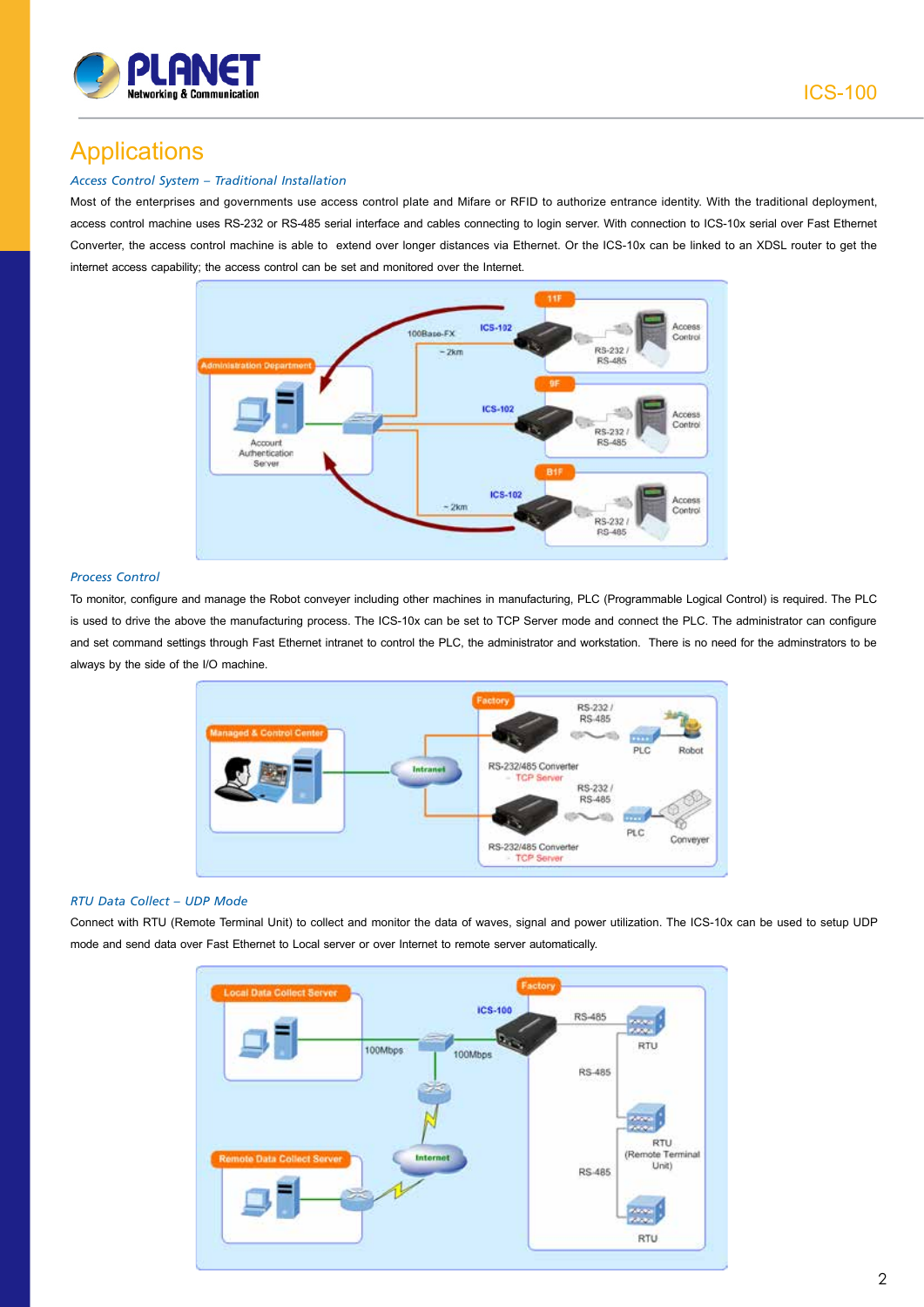

### *Surveillance Motion Control – Pair Connection Mode*

Using pair connection along with fiber optic patch cord, the ICS-10x extends RS-232 / RS-422 / RS-485 interfaces distance from surveillance and scanner to the control keyboard/joystick which is installed in the remote monitoring center.



### **Specifications**

| Model                                 | <b>ICS-100</b>                                                                                                                                                                                                    |
|---------------------------------------|-------------------------------------------------------------------------------------------------------------------------------------------------------------------------------------------------------------------|
| <b>Serial Port</b>                    |                                                                                                                                                                                                                   |
| Interface                             | RS-232 / RS-422 / RS-485                                                                                                                                                                                          |
| Connector                             | 3-in-1 DB9                                                                                                                                                                                                        |
| Baud Rate (Data Rate)                 | 300bps to 921600bps                                                                                                                                                                                               |
| <b>Character Bits</b>                 | 5,6,7,8                                                                                                                                                                                                           |
| Parity Type                           | Odd, Even, None, Space, Mark                                                                                                                                                                                      |
| Stop Bit                              | 1, 1.5/2                                                                                                                                                                                                          |
| <b>Flow Control</b>                   | HW, None                                                                                                                                                                                                          |
| Signals                               | RS-232: TxD, RxD, RTS, CTS, DTR, DSR, DCD, GND<br>RS-422: Tx+, Tx-, Rx+, Rx-<br>RS-485(2-wire): Data+, Data-<br>RS-485(4-wire): Tx+, Tx-, Rx+, Rx-                                                                |
| <b>Fast Ethernet Port</b>             |                                                                                                                                                                                                                   |
| Standard                              | 10/100Base-TX                                                                                                                                                                                                     |
| Connector                             | <b>RJ-45</b>                                                                                                                                                                                                      |
| <b>Distance</b>                       | 100m                                                                                                                                                                                                              |
| Cable                                 | Twisted-pair                                                                                                                                                                                                      |
| Protection                            | Built-in 1.5KV magnetic isolation                                                                                                                                                                                 |
| <b>Hardware</b>                       |                                                                                                                                                                                                                   |
| <b>LED Indicators</b>                 | System: Power<br>TP Port: Link / Active<br>Serial Port: Serial port mode, RS-232, RS-422 or RS-485                                                                                                                |
| Management                            | Web Management<br>PLANET Smart Discovery Utility                                                                                                                                                                  |
| Virtual COM Utility Platform Supports | Windows Base Only:<br>Windows XP<br>Windows Server 2003<br>Windows 7<br>Windows Server 2008<br>Windows 8 (Must install latest version of WinPcap)<br>Windows Server 2012 (Must install latest version of WinPcap) |
| <b>Operation Mode</b>                 | <b>TCP Server</b><br><b>TCP Client</b><br><b>UDP Client</b><br>Virtual COM<br><b>Telnet Server</b><br>Pair Connection - Local (Master)<br>Pair Connection - Remote (Slave)                                        |
| Dimensions (W x D x H)                | 97 x 70 x 26 mm                                                                                                                                                                                                   |
| Weight                                | 200 <sub>g</sub>                                                                                                                                                                                                  |
| Power Supply                          | External Power Adaptor 5V DC / 2A max.                                                                                                                                                                            |
| Power Consumption                     | 5.5 watts (max)                                                                                                                                                                                                   |
| Mechanical                            | Metal                                                                                                                                                                                                             |
|                                       |                                                                                                                                                                                                                   |